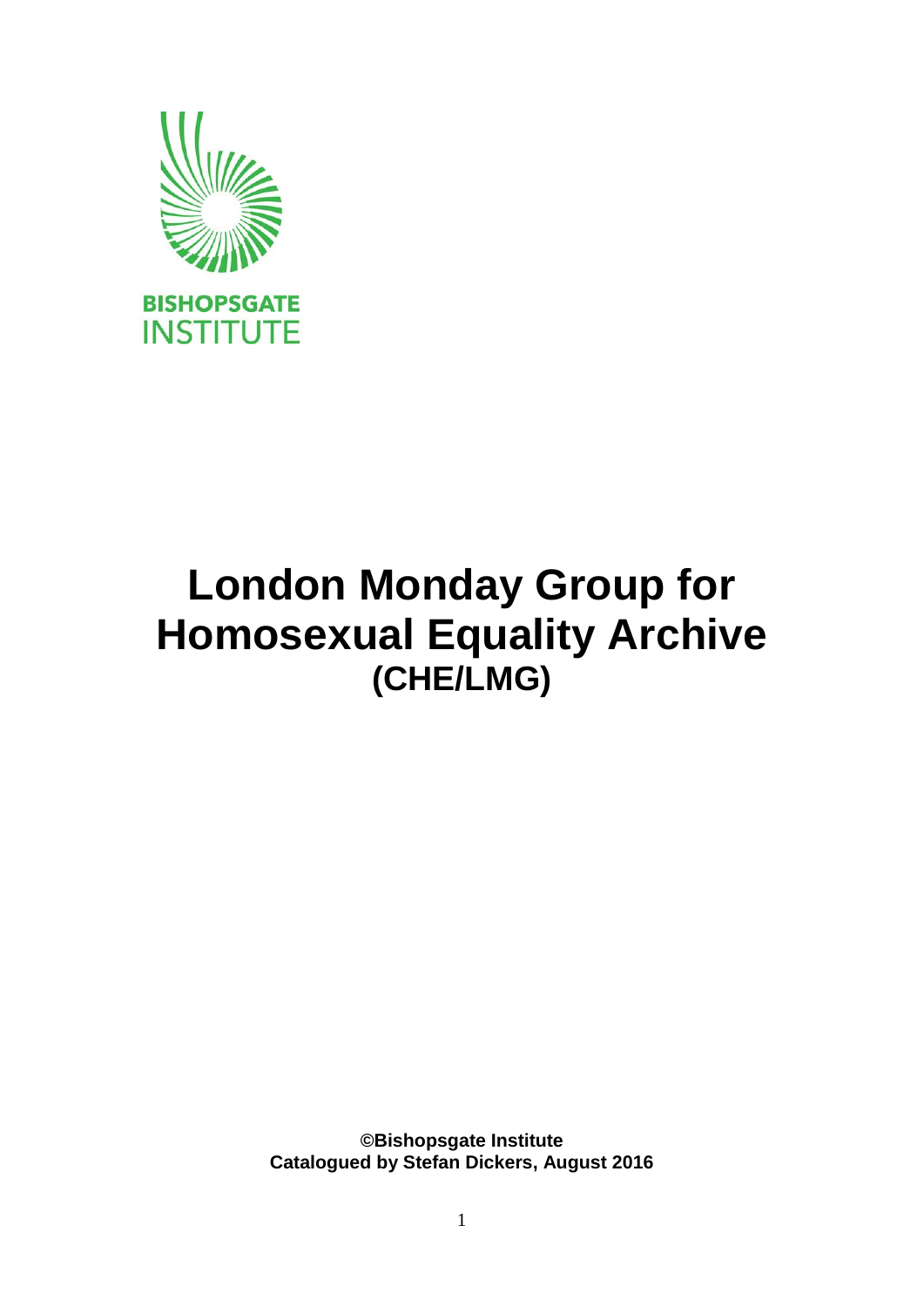## **CHE/LMG London Monday Group 1975-2006**

**Name of Creator:** London Monday Group for Homosexual Equality

**Extent:** 2 folders

**Administrative/Biographical History**: The London Monday Group for Homosexual Equality (later known simply as the London Monday Group, or LMG) was founded in 1971, originally as CHE London Group 10. The group disbanded in January 2012, following falling numbers.

**Custodial History:** Deposited with Bishopsgate Institute by John Gallagher, 10 August 2016

**Scope and Content:** Papers of the London Monday Group for Homosexual Equality, including minutes, annual reports, financial papers, correspondence and notes, 1990-2006; historic papers, including 21st anniversary pamphlet and lists of officers and committee and fundraising benefits, 1975-1992.

**System of Arrangement:** The London Monday Group Archive is divided into the following two sections: CHE/LMG/1 Minutes and papers CHE/LMG/2 Historic papers

**Language/scripts of material:** English

#### **Access conditions:** OPEN

**Copying conditions:** Photocopying, scanning and digital photography (without flash) is permitted for research purposes on completion of the Library's Copyright Declaration form and with respect to current UK copyright law.

**Finding Aids:** Copy of hand list available in Library Reading Room.

**Rules and Conventions:** Compiled in compliance with General International Standard Archival Description, ISAD(G), second edition, 2000; National Council on Archives Rules for the Construction of Personal, Place and Corporate Names, 1997.